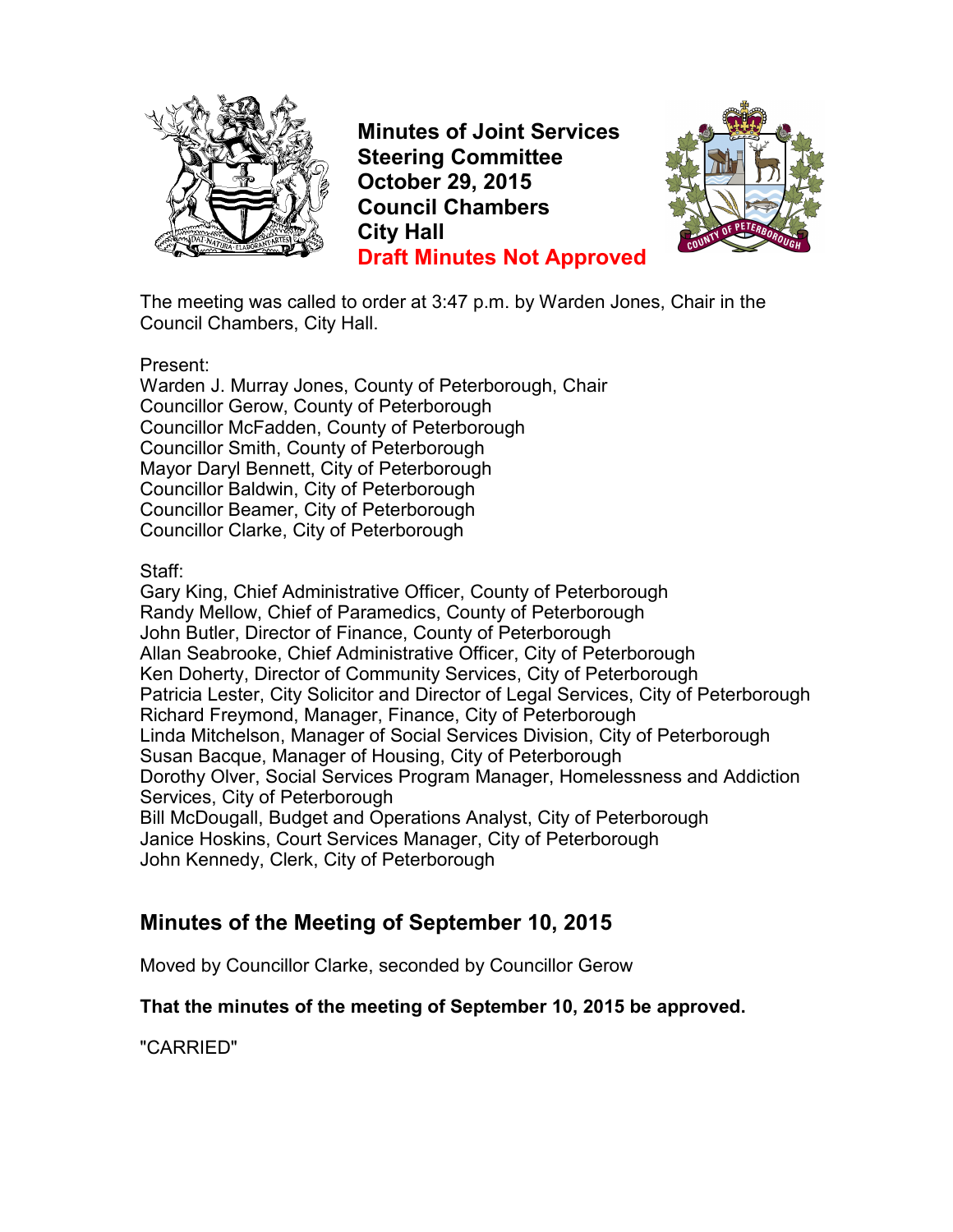### **Disclosure of Pecuniary Interest**

There were no disclosures of Interest.

### **Minutes for Information**

Moved by Mayor Bennett, seconded by Councillor Smith

**That the AHAC (Affordable Housing Action Committee) minutes of June 11, 2015 and September 10, 2015 be received for information.** 

"CARRIED"

## **Director of Community Services, City of Peterborough Report CSSSJSSC15-006 Brock Mission Facility Update**

Bill McNabb, Executive Director, Brock Mission and Alison James, LGS Architects, made a presentation to Report CSSSJSSC15-006.

Moved by Councillor Clarke, seconded by Councillor Smith

**That the Joint Services Steering Committee endorse the recommendations outlined in Report CSSSJSSC15-006 dated October 29, 2015, of the Director of Community Services, as follows:** 

- **a) That a presentation from Bill McNabb, Executive Director Brock Mission, and LGA Architectural Partners updating on the status of the capital project be received.**
- **b) That the plan to proceed with a tear down and rebuild of the Brock Mission on the existing site be supported in principle.**

CARRIED"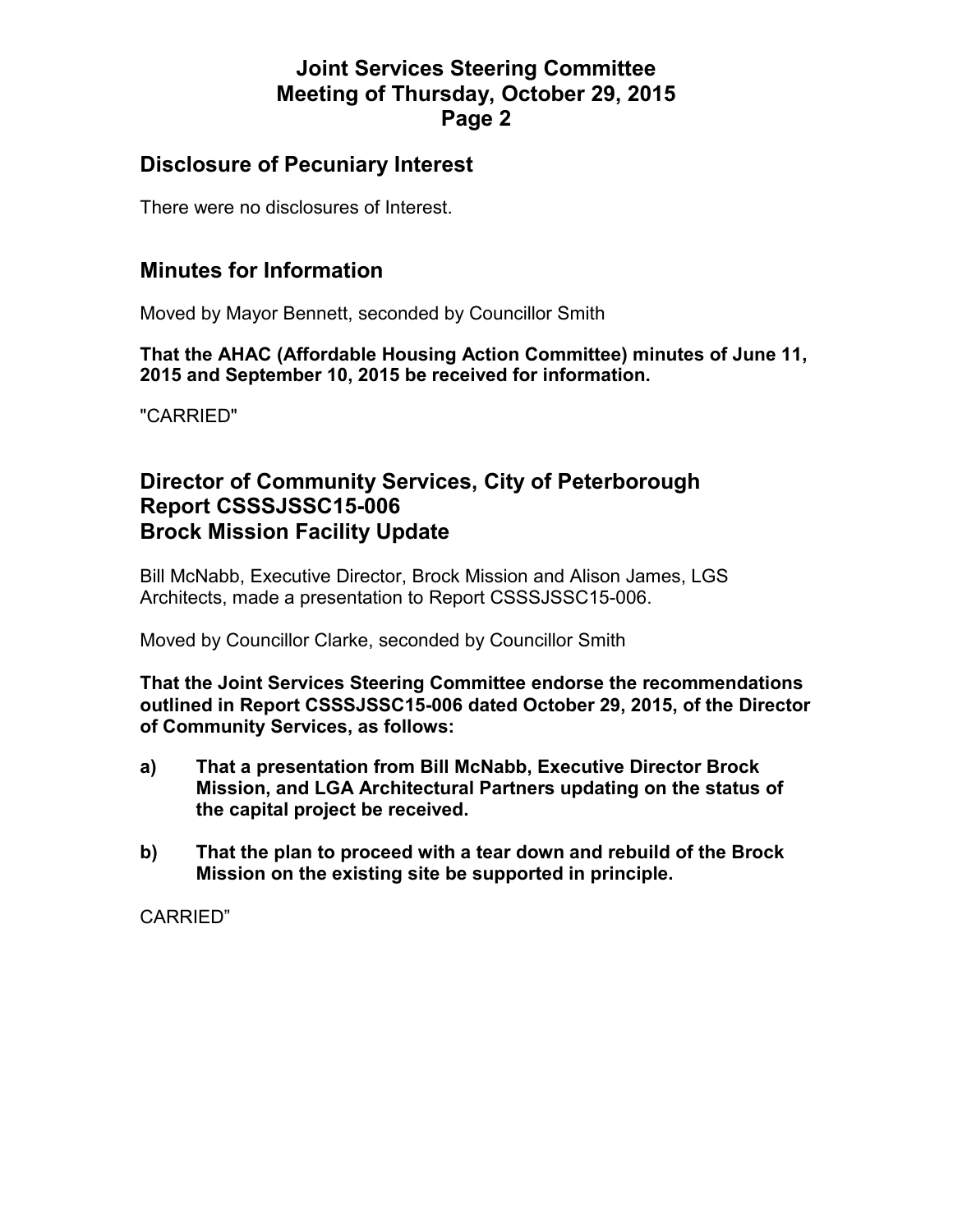### **Director of Corporate Services, City of Peterborough Report CPFSJSSC15-003 Primary Health Care Services Draft 2016 Budget for the Physician Recruitment Program**

Robert O'Brien from Primary Health Care Services provided an overview of Report CPFSJSSC15-003.

Moved by Councillor Clarke, seconded by Councillor Beamer

**That the Joint Services Steering Committee approve the recommendation outlined in report CPFSJSSC15-003, dated October 29, 2015, of the Director of Corporate Services, as follows:** 

**That the Joint Services Steering Committee endorse the Draft 2016 Primary Health Care Services Budget for the Physician Recruitment Program, as set out in Appendix A to Report CPFSJSSC15-003, and recommend to City and County Council for consideration during their respective 2016 Budget discussions.** 

"CARRIED"

#### **Director of Corporate Services, City of Peterborough Report CPFSJSSC15-001 GPAEDC Draft 2016 Budget**

Peter Gaffney, Board Chair, Peterborough Economic Development provided introductory comments.

Moved by Mayor Bennett, seconded by Councillor Baldwin

**That the Joint Services Steering Committee approve the recommendation outlined in Report CPFSJSSC15-001, dated October 29, 2015, of the Director of Corporate Services, as follows:** 

**That the Joint Services Steering Committee endorse the draft 2016 GPAEDC Budget, as set out in Appendix A to report CPFSJSSC15-001, and recommend to City and County Council for consideration during their respective 2016 Budget discussions.** 

"CARRIED"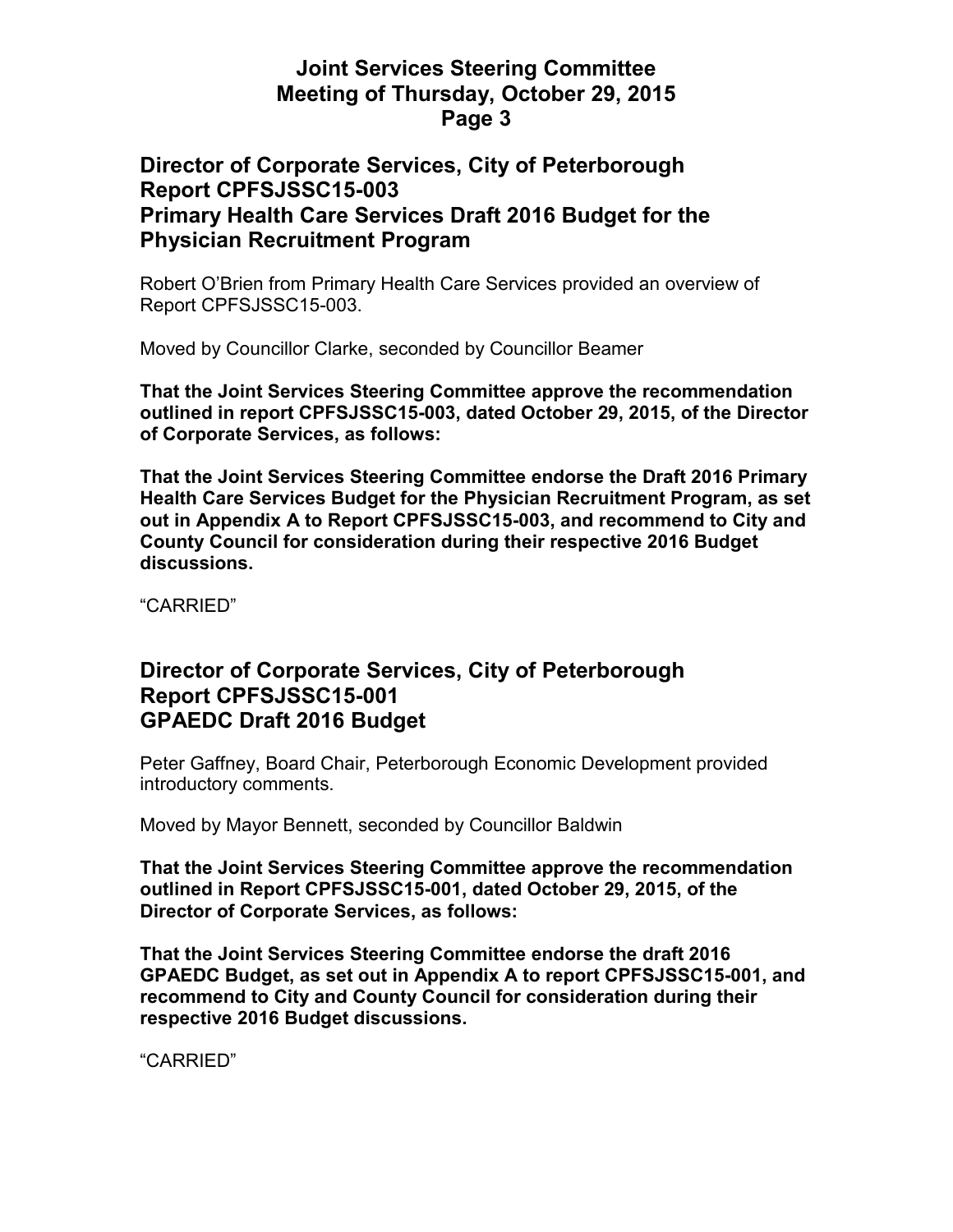### **Director of Corporate Services, City of Peterborough Report CPFSJSSC15-002 POA, Social Services, and Housing Draft 2016 Budgets**

Moved by Mayor Bennett, seconded by Councillor McFadden

**That the Joint Services Steering Committee approve the recommendation outlined in report CPFSJSSC15-002, dated October 29, 2015, of the Director of Corporate Services, as follows:** 

**That the Joint Services Steering Committee endorse the draft 2016 POA, Social Services, and Housing Budgets, as set out in Appendix A to report CPFSJSSC15-002, and recommend to City and County Councils that the budgets be reflected in their respective draft 2016 Municipal Budget documents.** 

"CARRIED"

# **CAO, County of Peterborough CAO, City of Peterborough Proposed Schedule for Joint Services Steering Committee Meetings for 2016**

Moved by Mayor Bennett, Seconded by Councillor McFadden

**That the 2016 JSSC schedule be approved.** 

"CARRIED"

## **Other Business**

There were no items of Other Business

#### **Next Meeting**

The Chair indicated that the next meeting will be on Thursday, February 11, 2016.